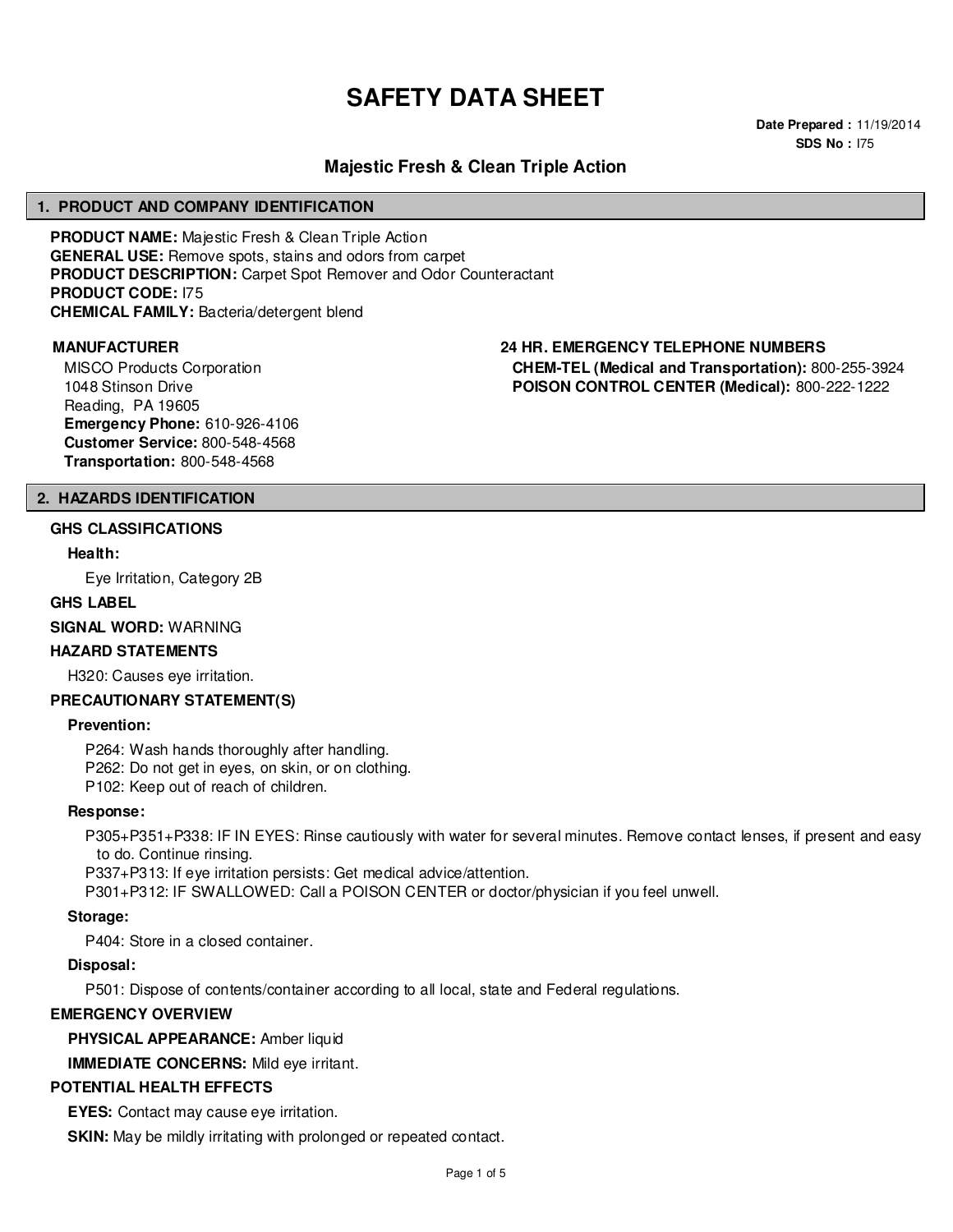# **SKIN ABSORPTION: None Expected.**

**INGESTION:** Although of moderate to low toxicity, ingestion of large amounts can cause gastrointestinal irritation, nausea, vomiting, diarrhea.

**INHALATION:** Mist is irritating to nose, throat and lungs.

# **REPRODUCTIVE TOXICITY**

**TERATOGENIC EFFECTS:** No known significant effects or critical hazards.

**CARCINOGENICITY:** No listed substance

**MUTAGENICITY:** No known significant effects or critical hazards.

**ROUTES OF ENTRY:** Ingestion, eye

**CANCER STATEMENT:** No listed substance

**SENSITIZATION:** No known significant effects or critical hazards.

# **WARNING CAUTION LABELS:** None

**PHYSICAL HAZARDS:** None Expected.

# **3. COMPOSITION / INFORMATION ON INGREDIENTS**

| <b>Chemical Name</b>              | $Wt.\%$ | <b>CAS</b> |
|-----------------------------------|---------|------------|
| Secondary Ethoxylated Alcohol     | $0 - 3$ | 84133-50-6 |
| Sodium Xylene Sulfonate           | $0 - 5$ | 1300-72-7  |
| Bacteria - Multiple Bacillus Spp. | $0 - 5$ | N/A        |
| Fragrance                         | $0 - 3$ | N/A        |
| Water                             | 90 - 98 | 7732-18-5  |

#### **4. FIRST AID MEASURES**

**EYES:** Immediately flush eyes with plenty of water. Get medical attention, if irritation persists.

**SKIN:** Wash with soap and water. Get medical attention if irritation develops or persists.

**INGESTION:** Get immediate medical attention. Do not induce vomiting unless instructed to do so by poison center or physician.

**INHALATION:** Remove victim to fresh air and monitor. Seek medical advise if irritation persists.

# **SIGNS AND SYMPTOMS OF OVEREXPOSURE**

**EYES:** Slight discomfort with redness, watering eyes.

**SKIN:** Redness and itching sensation.

**INGESTION:** Irritation of mouth, throat, along with stomach upset, vomiting.

**INHALATION:** Irritation of nose, throat and lungs with coughing, sneezing, possible difficulty breathing.

**ACUTE TOXICITY:** None known.

**CHRONIC EFFECTS:** No known significant effects or critical hazards.

#### **5. FIRE FIGHTING MEASURES**

**FLAMMABLE CLASS:** NA = Not Applicable **EXTINGUISHING MEDIA:** Not required. **EXPLOSION HAZARDS:** None **FIRE FIGHTING PROCEDURES:** None

# **6. ACCIDENTAL RELEASE MEASURES**

**SMALL SPILL:** Avoid walking in product. Wipe up or otherwise flush small spills to sanitary sewer.

LARGE SPILL: Avoid walking in material. Prevent product from entering into stream, soil, storm sewer or other bodies of water. **ENVIRONMENTAL PRECAUTIONS**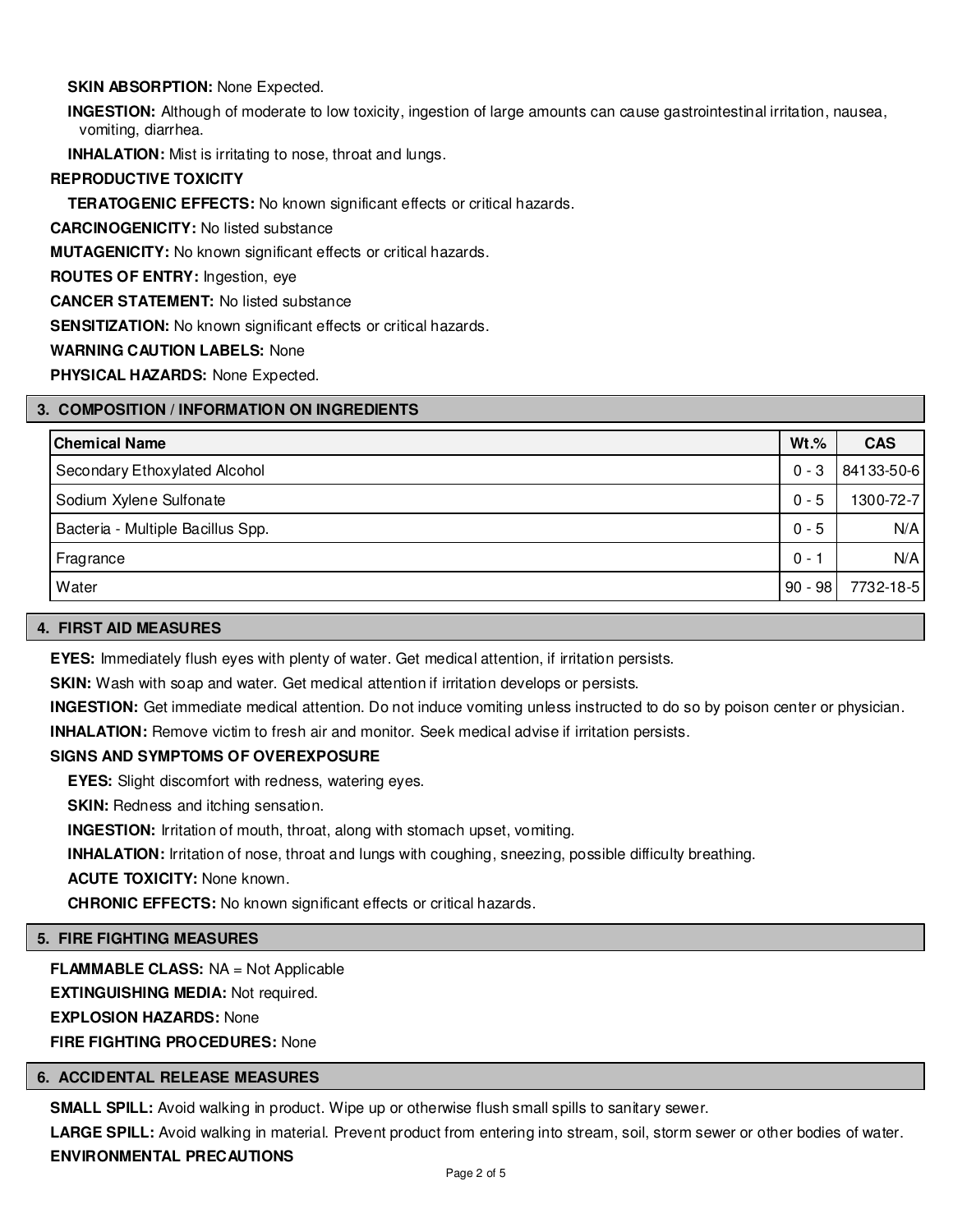**WATER SPILL:** Avoid discharges into open waterways. **LAND SPILL:** Avoid discharge to soil. **AIR SPILL:** NA = Not Applicable

## **7. HANDLING AND STORAGE**

#### **GENERAL PROCEDURES:** Close container after use.

**HANDLING:** Avoid contact with skin and eyes. Wash hands before eating, drinking, smoking or using toilet facilities.

**STORAGE:** Store in closed container in an area inaccessible to children.

**STORAGE TEMPERATURE:** Store at ambient temperatures.

#### **8. EXPOSURE CONTROLS / PERSONAL PROTECTION**

**ENGINEERING CONTROLS:** Use in well ventilated area.

# **PERSONAL PROTECTIVE EQUIPMENT**

**EYES AND FACE:** Safety glasses with side shields. **SKIN:** Rubber or other chemical resistant gloves. **RESPIRATORY:** NA = Not Applicable **PROTECTIVE CLOTHING:** NA = Not Applicable

#### **9. PHYSICAL AND CHEMICAL PROPERTIES**

**PHYSICAL STATE:** Liquid **ODOR:** Fresh & Clean **ODOR THRESHOLD:** Not Established **COLOR:** Amber **pH:** 8.0 to 9.0 **PERCENT VOLATILE:** >98 **FLASH POINT AND METHOD:** None **FLAMMABLE LIMITS:** N/A **AUTOIGNITION TEMPERATURE:** NA = Not Applicable **VAPOR PRESSURE:** ~ 20 mm Hg at (68°F) **VAPOR DENSITY:** > 1 Air = 1 **BOILING POINT: 212º F; 100° C FREEZING POINT: 32° F; 0° C SOLUBILITY IN WATER:** Complete **EVAPORATION RATE:** (Water =1) 1.0 **DENSITY:** 8.45 at (68°F) **SPECIFIC GRAVITY:** 1.013 grams/ml. **VISCOSITY:** Water thin. **(VOC):** None

# **10. STABILITY AND REACTIVITY**

# **REACTIVITY:** Stable

**HAZARDOUS POLYMERIZATION:** Will not occur. **STABILITY:** No known significant effects or critical hazards. **CONDITIONS TO AVOID:** Strong oxidizing materials. **HAZARDOUS DECOMPOSITION PRODUCTS:** None Expected.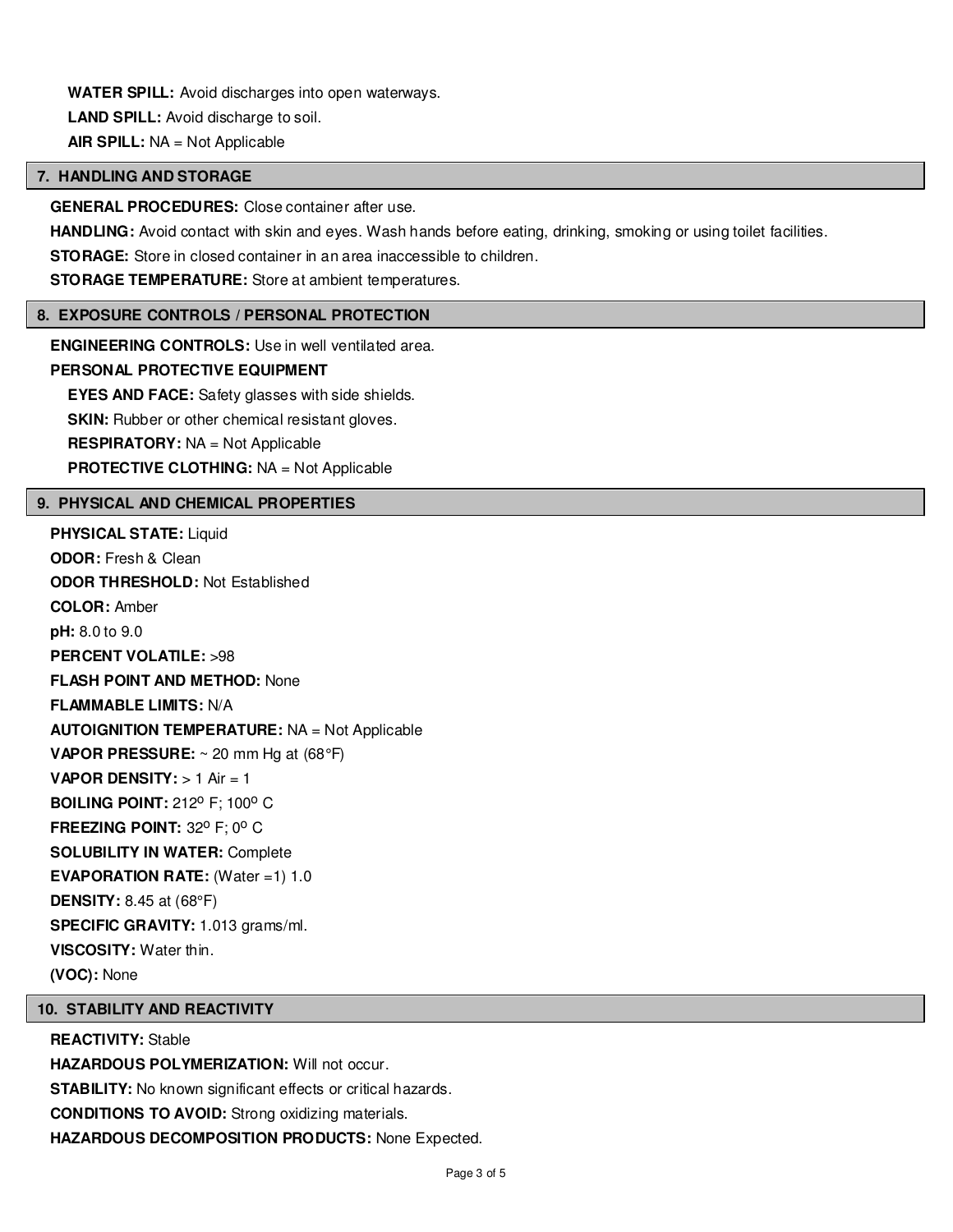#### **11. TOXICOLOGICAL INFORMATION**

#### **ACUTE**

| <b>Chemical Name</b>          | ORAL $LD_{50}$      | <b>DERMAL LD<sub>50</sub></b> | <b>INHALATION</b>           |
|-------------------------------|---------------------|-------------------------------|-----------------------------|
|                               | (rat)               | (rabbit)                      | $LC_{50}$ (rat)             |
| Secondary Ethoxylated Alcohol | $> 412$ mg/kg (rat) | > 14000 ma/ka<br>(rabbit)     | 1.06 mg/l (Rat),<br>Aerosol |

**EYES:** Not Established

**DERMAL LD**<sub>50</sub>: No known significant effects or critical hazards.

**SKIN ABSORPTION:** No known significant effects or critical hazards.

**INHALATION LC<sub>50</sub>:** No known significant effects or critical hazards.

**EYE EFFECTS:** Mild to moderate eye irritant.

**SKIN EFFECTS:** May irritate skin with prolonged or repeated contact.

**CHRONIC:** No known significant effects or critical hazards.

**IRRITATION:** Not Established

**SENSITIZATION:** No known significant effects or critical hazards.

**REPRODUCTIVE EFFECTS:** No known significant effects or critical hazards.

**MUTAGENICITY:** No known significant effects or critical hazards.

#### **12. ECOLOGICAL INFORMATION**

**ENVIRONMENTAL DATA:** No known significant effects or critical hazards.

**ECOTOXICOLOGICAL INFORMATION:** Not Established

**AQUATIC TOXICITY (ACUTE):** Not Established

#### **13. DISPOSAL CONSIDERATIONS**

**DISPOSAL METHOD:** Small amounts (less than 5 gallons) may be disposed of in sanitary sewer. Consult local authorities for additional disposal information.

**FOR LARGE SPILLS:** Consult with local and state authorities for large volume disposal.

**PRODUCT DISPOSAL:** See above.

**EMPTY CONTAINER:** Rinse container with clear water. Offer container for recycling, or dispose of in trash.

**RCRA/EPA WASTE INFORMATION:** NA = Not Applicable

#### **14. TRANSPORT INFORMATION**

**DOT (DEPARTMENT OF TRANSPORTATION)**

**PROPER SHIPPING NAME:** Cleaning Compound, not regulated.

**U.S. CUSTOMS HARMONIZATION NUMBER:** 3402.90.10.00

# **15. REGULATORY INFORMATION**

## **UNITED STATES**

#### **SARA TITLE III (SUPERFUND AMENDMENTS AND REAUTHORIZATION ACT)**

**311/312 HAZARD CATEGORIES:** Health - Acute

**FIRE:** No **PRESSURE GENERATING:** No **REACTIVITY:** No **ACUTE:** Yes **CHRONIC:** No

**313 REPORTABLE INGREDIENTS:** No listed substance

# **302/304 EMERGENCY PLANNING**

**EMERGENCY PLAN:** NA = Not Applicable